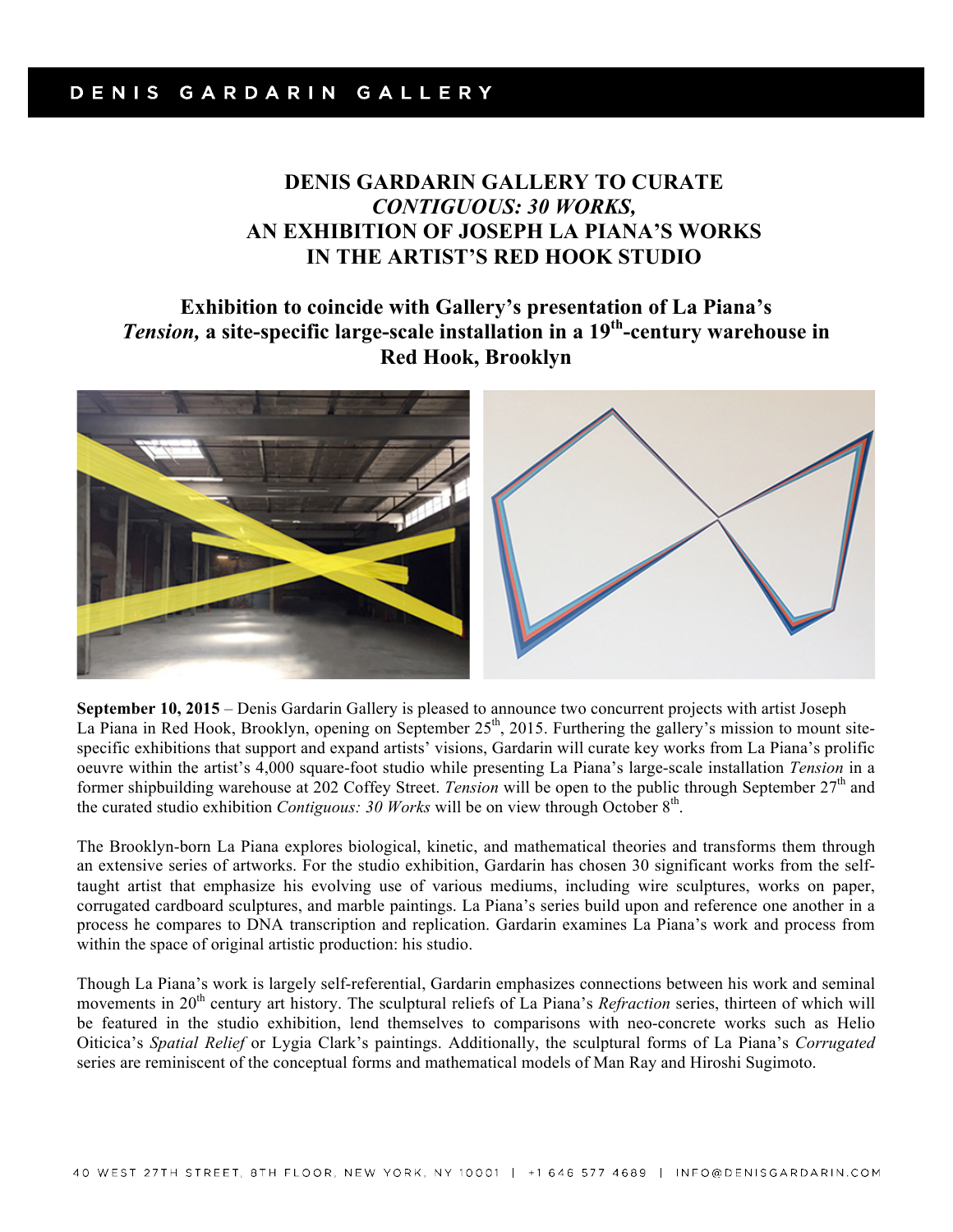The exhibition *Contiguous: 30 Works* at the artist's studio is paired with a new large-scale, site-specific installation within an industrial warehouse in Red Hook, Brooklyn. *Tension* spans over 20,000 square feet and amasses 11,000 feet of yellow latex stretched back-and-forth across each of the structural concrete pillars at 202 Coffey Street. As with many of La Piana's smaller-scale works, the installation pushes the capabilities of a static material by testing it's infinite tensile strength and expandability. Beyond the physical characteristics of *Tension,* La Piana draws a parallel between the psychological and emotional boundaries of humankind testing one's infinite capacity. The installation includes an audio component to enhance the experience for the viewer. While remaining unique to La Piana, *Tension* recalls a similar experience of Lygia Pape's *Tteia I, C (Web)* installation.

Joseph La Piana *Tension* 202 Coffey Street Red Hook, Brooklyn, NY, 11231 *Take Van Brunt Street to Dikeman Street and make a right and follow to end of Dikeman Street. Warehouse entrance on the left.* On view to the public: Friday, September  $25^{th}$  – Sunday September  $27^{th}$  |  $12 - 6$ PM

Joseph La Piana *Contiguous: 30 Works* Joseph La Piana Studio Red Hook, Brooklyn, NY, 11231 On view to the public: Friday, September  $25<sup>th</sup>$  – Thursday, October  $8<sup>th</sup>$  by appointment only To book an appointment, please e-mail info@denisgardarin.com or call +1 646 577 4689

## **About Joseph La Piana**

Joseph La Piana's work explores reinterpretation of biological, kinetic, and mathematical theories that he infuses and transforms across various mediums and disciplines. Like DNA, La Piana pulls from the origin of objects, pairing them with new elements and material, essentially developing a new identity, function and purpose, thus revealing a new life.

Born in Brooklyn in 1966, La Piana is a self-taught abstract artist whose work is included in numerous public and private collections worldwide. During the 2011 Venice Biennale, the artist's *Text Project* was presented by the Andy Warhol Museum. La Piana's work was also featured in numerous solo and group exhibitions at the Robert Miller Gallery throughout his partnership with the gallery from 2007 to 2014. In recent years, his work has also been exhibited at the Watermill Center in Watermill, NY; the Glass House in New Cannon, CT; Pioneer Works in Red Hook, NY; and Cityarts in New York, NY. La Piana lives and works in Red Hook, and is deeply engaged with the cultural community of the neighborhood.